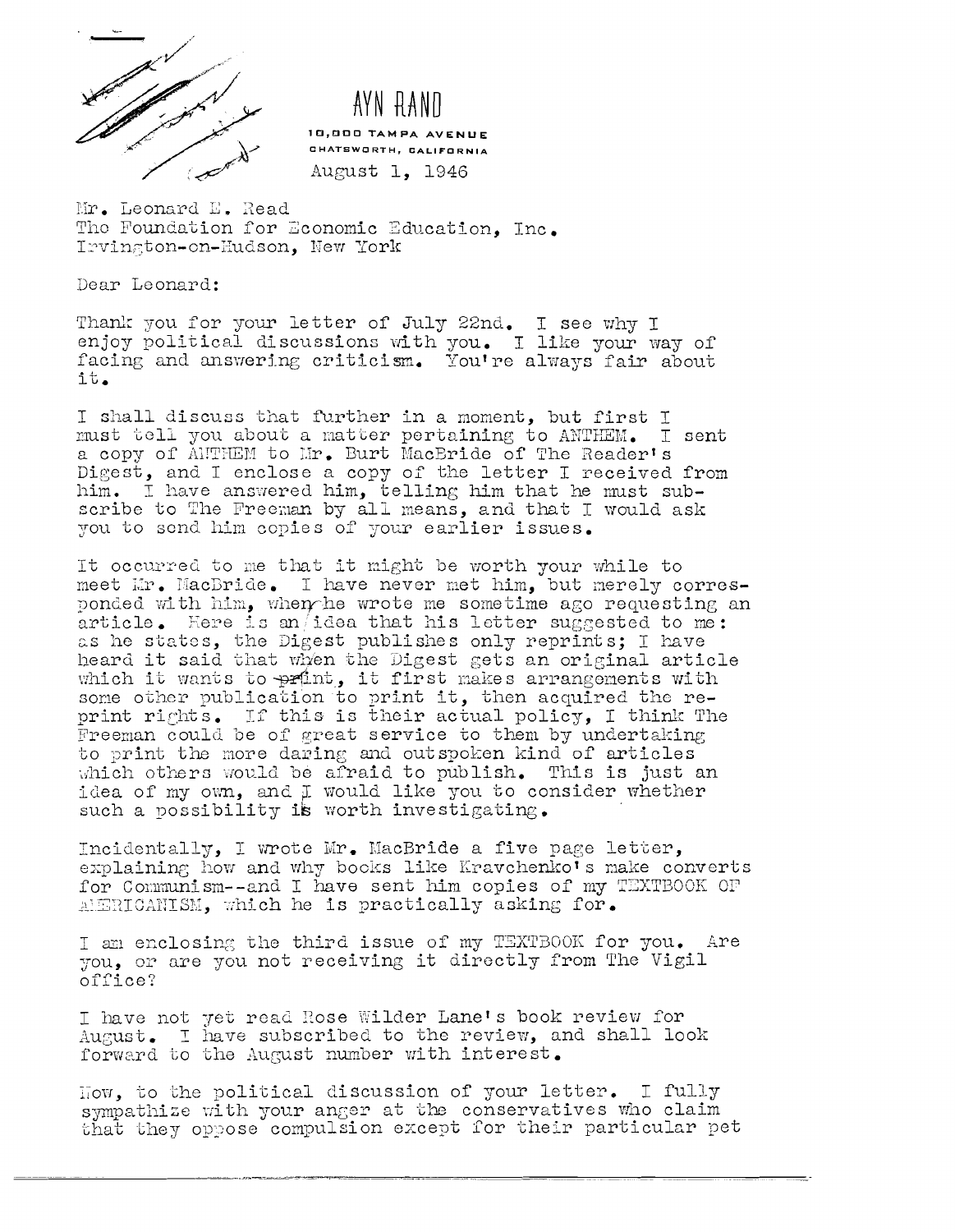cause. That is their usual attitude, and the one most  $d$ amaging to our side. Nothing can be done about it, except by attacking it at the source. The source is the fact that people have lost all conception of principles. The cure has to begin by re-educating them to an understanding of the nature of principles and of their application. This is one instance that shows that our battle has to be fought on philosophical grounds.

As to your sentence: "He knows that coercion is destructive, except when it is used as police force to prevent interference with personal liberty"--the mistake here is in the implication, which places the state's police power in the same category as its power of economic coercion. You did not say this explicitly, but the sentence implies it.

I liked your saying, in your letter, that you do not know what an intellectual is. There certainly aren't many samples of that species around us nowadays. An intellectual is a man who thinks. That leaves out most of our contemporaries by definition. The awful objects who parade as professional intellectuals at present are a bunch of worthless phonies who are mostly pink and might as well remain so. They would do us no good on our side.

What we need are real intellectuals, that is, thinkers.<br>But we cannot "convert" thinkers or "regain their devotion". We need them to convert us--that is, to teach businessmen and conservatives the proper kind of philosophy.

Such thinkers still exist somewhere and we need them desperately. No, they are not "faint hearts", as you say<br>in your letter. And they have not given up. They have been choked off, stopped, prevented from functioning publicly through the fault of our businessmen. You know that for the last fifteen years every legitimate avenue of expression-newspapers, magazines, book publishing houses--has been closed to them. All these so-called respectable publications, owned by conservatives, have been staffed with pinks who maintain a blockade against all real advocates of our side. Only the Hayeks and such other compromisers are allowed to get through, the kind who do more good to the communist cause than to ours. Now the real thinkers whom<br>we need will be hard to find, because they have not been allowed to make a name for themselves, to come out in the open and be discovered. So it's our job to find them. And, believe me, that should be the most important job of your organization.

It's not fair to call them "faint hearts", when they lead such a desperate, lonely struggle, against our own side, and have no avenue to get into print--just as I did not have for many years. I broke through on my own, and I don't want that struggle to be as hard for other writers of Individualism as it was for me. Let's clear the way for them.